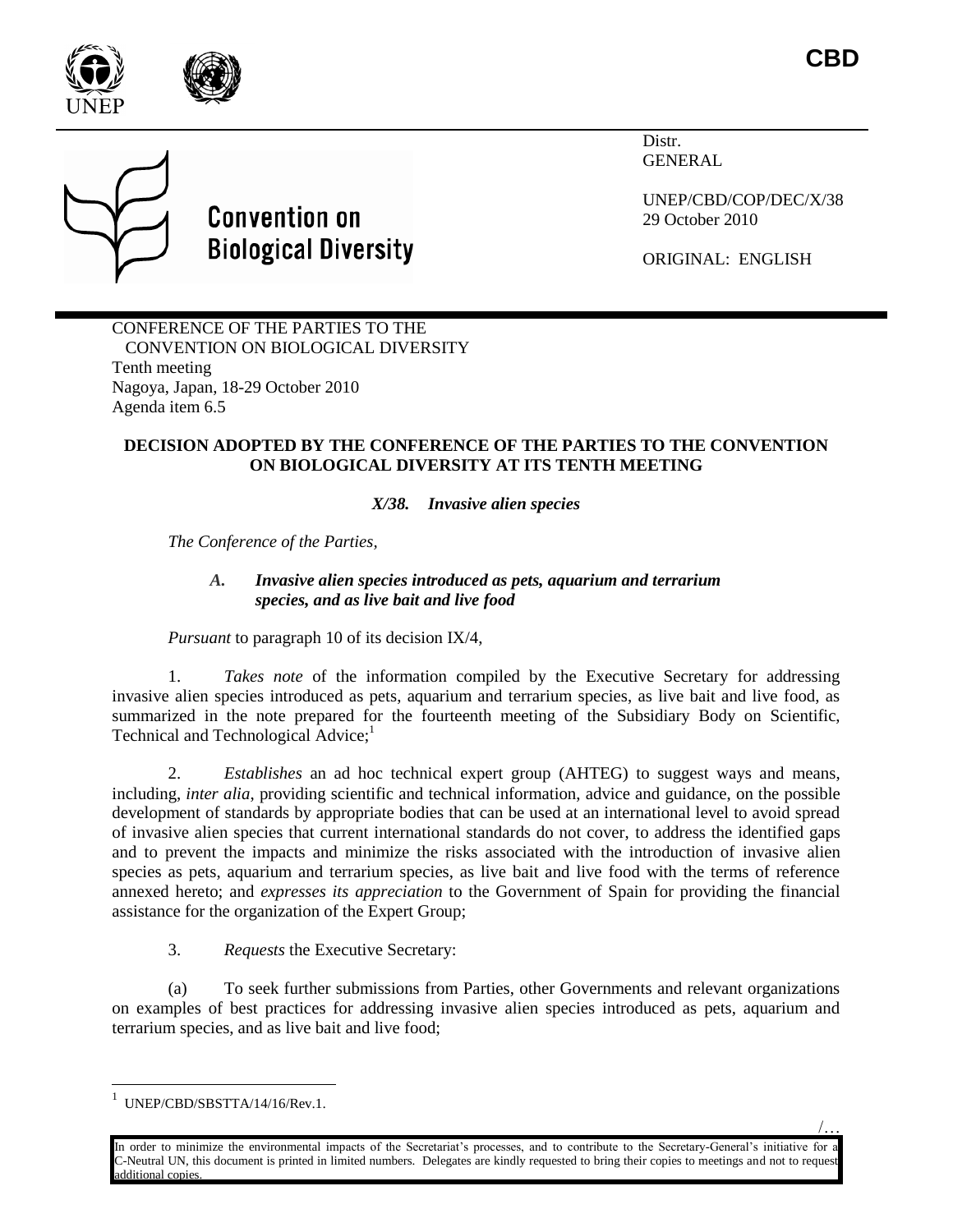(b) To convene meetings of the Ad Hoc Technical Expert Group established in paragraph 2 above, and to submit its report for consideration at a meeting of the Subsidiary Body on Scientific, Technical and Technological Advice prior to the eleventh meeting of the Conference of the Parties;

(c) To explore further ways and means to improve the capacity of Parties to address invasive alien species introduced as pets, aquarium and terrarium species, and as live bait and live food, including through consultation with secretariats of relevant biodiversity-related conventions and relevant international organizations such as the World Organisation for Animal Health (OIE), the Codex Alimentarius Commission, the International Plant Protection Convention (IPPC) and the Convention on International Trade in Endangered Species of Wild Fauna and Flora (CITES);

### *B. Other matters related to invasive alien species*

4. *Recognizes* the critical importance of regional collaboration to address the threat of invasive alien species, particularly as a means to enhance ecosystem resilience in the face of climate change;

5. *Welcomes* the report of the workshop "Helping Islands Adapt: A Workshop on Regional Action to Combat Invasive Alien Species on Islands to Preserve Biodiversity and Adapt to Climate Change" held in Auckland, New Zealand, from 11 to 16 April  $2010<sup>2</sup>$  and referred to in decisions IX/4 and  $IX/21$ ;

6. *Recognizing* the threats to biodiversity of existing and potentially new invasive alien species, *urges* Parties and *encourages* other Governments to apply the precautionary approach with regards to the introduction, establishment and spread of invasive alien species, for agricultural and biomass production, including biofuel feedstocks, and for carbon sequestration, following the guiding principles on invasive alien species contained in the annex to decision VI/23\*;

7. *Encourages* Parties and *invites* other Governments and organizations to consider ways and means to increase the interoperability of existing information resources, including databases and networks, of use in conducting risk and/or impact assessments and in developing early warning systems;

8. *Recalling* decisions VI/23\* , VII/13, VIII/27 and IX/4, and *recognizing* the need to further facilitate and enhance the implementation of these decisions, particularly regarding the issue of mobility of people and goods referred therein, *requests* the Executive Secretary to follow-up with the secretariats of the bodies referred to those decisions, as well as the other biodiversity-related multilateral environmental agreements and regional organizations, as appropriate, taking into account also additional introduction pathways such as hunting and fishing, and the management of already established invasive alien species and threats from invasive alien genotypes;

9. *Further requests* the Executive Secretary to:

(a) Compile and distribute existing information (including guidelines on invasive alien species, possible examples of their management and related management responses) reconciling the need for adaptation of biodiversity and ecosystems to climate change as well as the need to prevent and minimize the risks of existing and potential invasive alien species and provide such information to Parties

l

<sup>2</sup> UNEP/CBD/SBSTTA/14/INF/29.

<sup>\*</sup> One representative entered a formal objection during the process leading to the adoption of this decision and underlined that he did not believe that the Conference of the Parties could legitimately adopt a motion or a text with a formal objection in place. A few representatives expressed reservations regarding the procedure leading to the adoption of this decision (see UNEP/CBD/COP/6/20, paras. 294-324).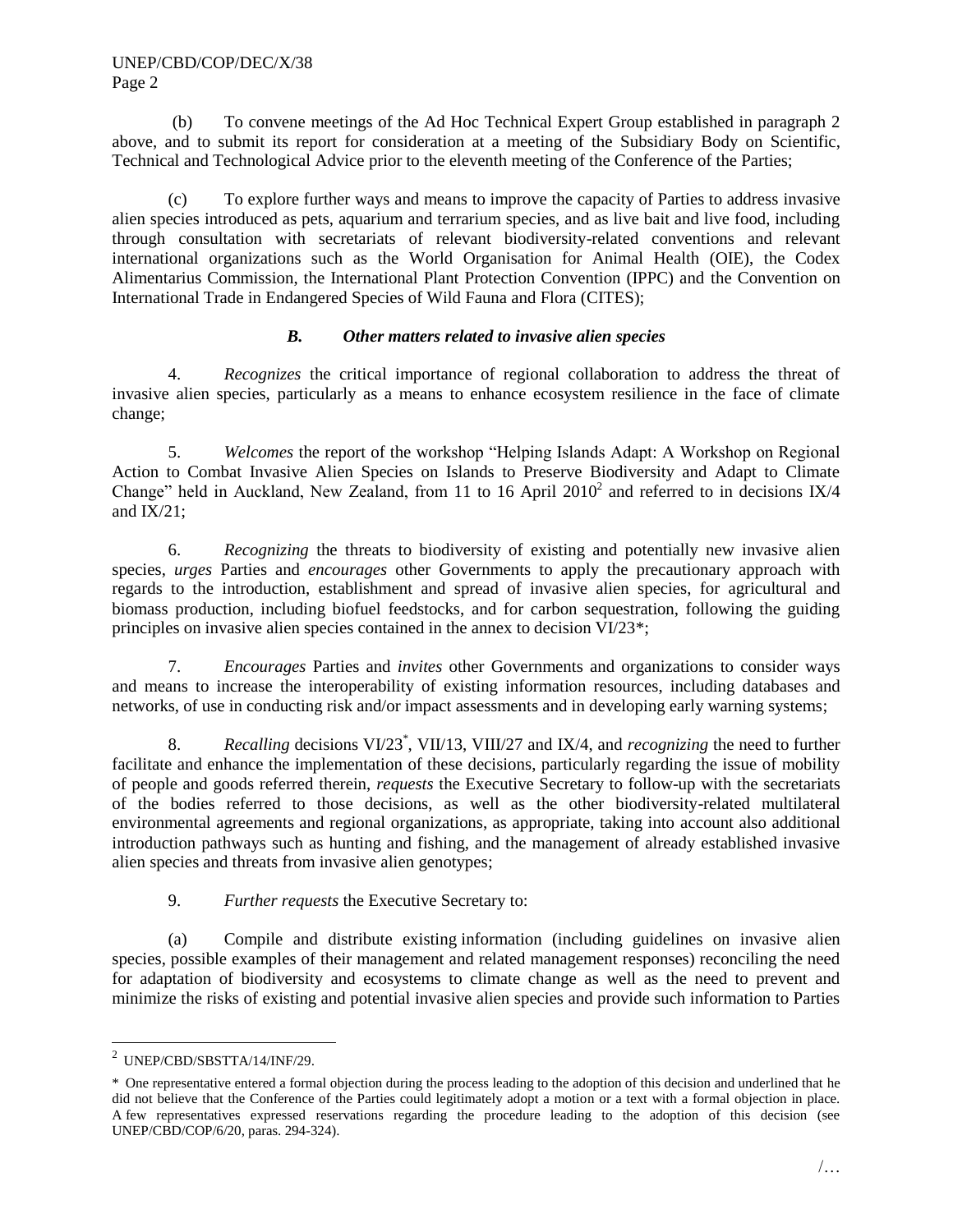in all United Nations languages subject to available funding, through the clearing-house mechanism of the Convention and other means;

(b) Promote transboundary cooperation on the management of invasive alien species, in particular in river basins;

(c) Incorporate the progress and lessons learned on regional island collaboration to manage the threat of invasive alien species, including inter- and intra-regional exchanges and South-South cooperation, in the review of the programme of work on island biological diversity scheduled for the eleventh meeting of the Conference of the Parties;

(d) Ensure full and effective participation and of indigenous and local communities in addressing issues of invasive alien species for the purpose of utilizing the traditional knowledge;

10. *Welcomes* the participation of the secretariats of the International Plant Protection Convention, the World Organisation for Animal Health (OIE), the World Trade Organization, the International Maritime Organization, the Food and Agriculture Organization of the United Nations and the Convention on International Trade in Endangered Species, as well as the International Union for Conservation of Nature (IUCN) and the Global Invasive Species Programme, in the inter-agency liaison group on invasive alien species, and encourages these organizations, as well as the International Civil Aviation Organization, to continue their collaboration with the Executive Secretary in line with paragraph 11 of decision IX/4 A;

11*. Welcomes* the responses from the secretariats of the International Plant Protection Convention, the World Organisation for Animal Health (OIE), the World Trade Organization and the Committee on Fisheries of the Food and Agriculture Organization of the United Nations (FAO) to the invitations to these bodies in, respectively, paragraphs 2, 3, 4 and 5 decision IX/4 A, setting out how they may address particular gaps and inconsistencies in the international regulatory framework on invasive alien species;

12 *Recalling* paragraph 6 of decision IX/4 A, *urges* Parties and other Governments to pursue these issues formally through their national delegations to these organizations;

13. *Requests* the Executive Secretary to report on progress on these matters, to the Subsidiary Body on Scientific, Technical and Technological Advice at a meeting prior to the eleventh meeting of the Conference of the Parties.

#### *Annex*

### **TERMS OF REFERENCE FOR THE AD HOC TECHNICAL EXPERT GROUP ON ADDRESSING THE RISKS ASSOCIATED WITH THE INTRODUCTION OF ALIEN SPECIES AS PETS, AQUARIUM AND TERRARIUM SPECIES, AND AS LIVE BAIT AND LIVE FOOD**

1. In paragraph 2 of its decision X/38, the Conference of the Parties established an ad hoc technical expert group to suggest ways and means, including, *inter alia*, providing scientific and technical information, advice and guidance, on the possible development of standards by appropriate bodies that can be used at an international level to avoid spread of invasive alien species that current international standards do not cover, to address the identified gaps and to prevent the impacts and minimize the risks associated with the introduction of invasive alien species as pets, aquarium and terrarium species, as live bait and live food with the present terms of reference; and expressed its appreciation to the Government of Spain for providing the financial assistance for the organization of the AHTEG.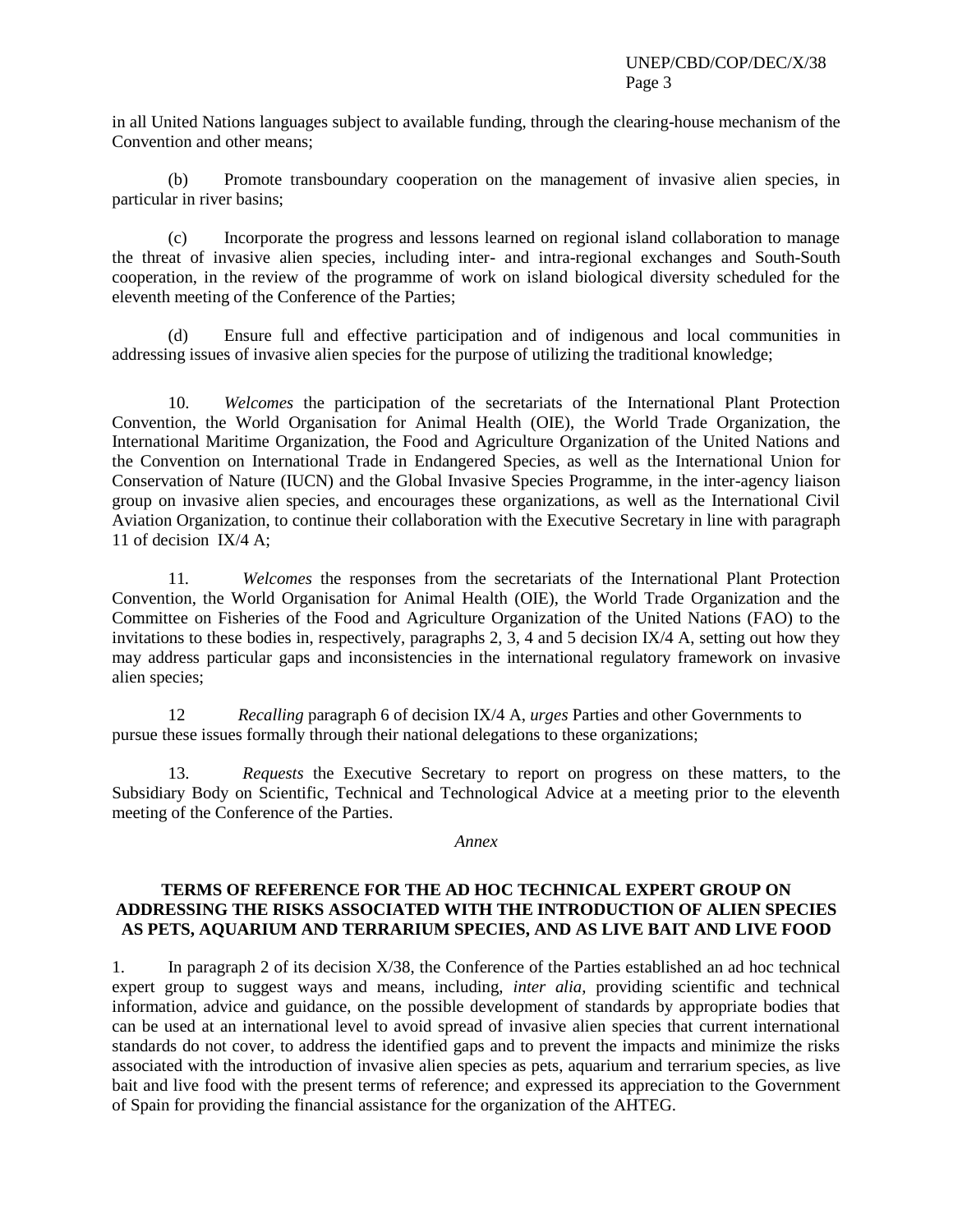2. More specifically, the Ad Hoc Technical Expert Group will identify and consider relevant, specific, and concrete tools, voluntary codes of practice, methodologies, guidance, best-practice examples and instruments, including possible regulatory mechanisms, for addressing the risks associated with the introduction of alien species as pets, aquarium and terrarium species, and as live bait and live food, including for:

(a) Controlling, monitoring, and prohibiting, where appropriate, export, import and transit, at local, national, and regional levels, taking into account national legislations, where applicable;

(b) Controlling internet trade, associated transport, and other relevant pathways;

(c) Developing and utilizing risk assessments and risk management;

(d) Developing and utilizing early-detection and rapid response systems;

(e) Regulating the export, import and transit of potentially invasive alien species traded as pets likely to be released;

(f) Public awareness-raising and information dissemination;

(g) Transboundary and where appropriate, regional cooperation and approaches.

3. In addition, the Ad Hoc Technical Expert Group will consider ways to increase the interoperability of existing information resources including databases and networks, of use in conducting risk and/or impact assessments and in developing early-detection and rapid response systems.

4. The Ad Hoc Technical Expert Group will make its suggestions drawing on:

(a) Information provided by, *inter alia*, Parties, other Governments, non-governmental organizations and the private sector, relevant national, regional, and international organizations, and secretariats of relevant international conventions;

(b) Information gathered at the expert workshop on best practices for pre-import screening of live animals in international trade,<sup>3</sup> held in Indiana, United States of America, from 9 to 11 April 2008;

(c) The TEMATEA issue-based module on invasive alien species;

(d) International, national and regional databases on invasive alien species;

(e) Sections II and III of the note by the Executive Secretary on further work on gaps and inconsistencies in the international regulatory framework on invasive alien species, particularly species introduced as pets, aquarium and terrarium species, as live bait and live food, and best practices for addressing the risks associated with their introduction;<sup>4</sup>

(f) Other relevant scientifically-sound information, particularly information from scientific experts, universities, and relevant institutions.

5. The Ad Hoc Technical Expert Group will be established in accordance with the procedures outlined in the consolidated *modus operandi* of SBSTTA (decision VIII/10, annex III) taking into account

 $\overline{a}$ 

<sup>3</sup> [UNEP/CBD/COP/9/INF/32/Add.1.](http://www.cbd.int/doc/meetings/cop/cop-09/information/cop-09-inf-32-add1-en.pdf)

<sup>4</sup> UNEP/CBD/SBSTTA/14/16/Rev.1.